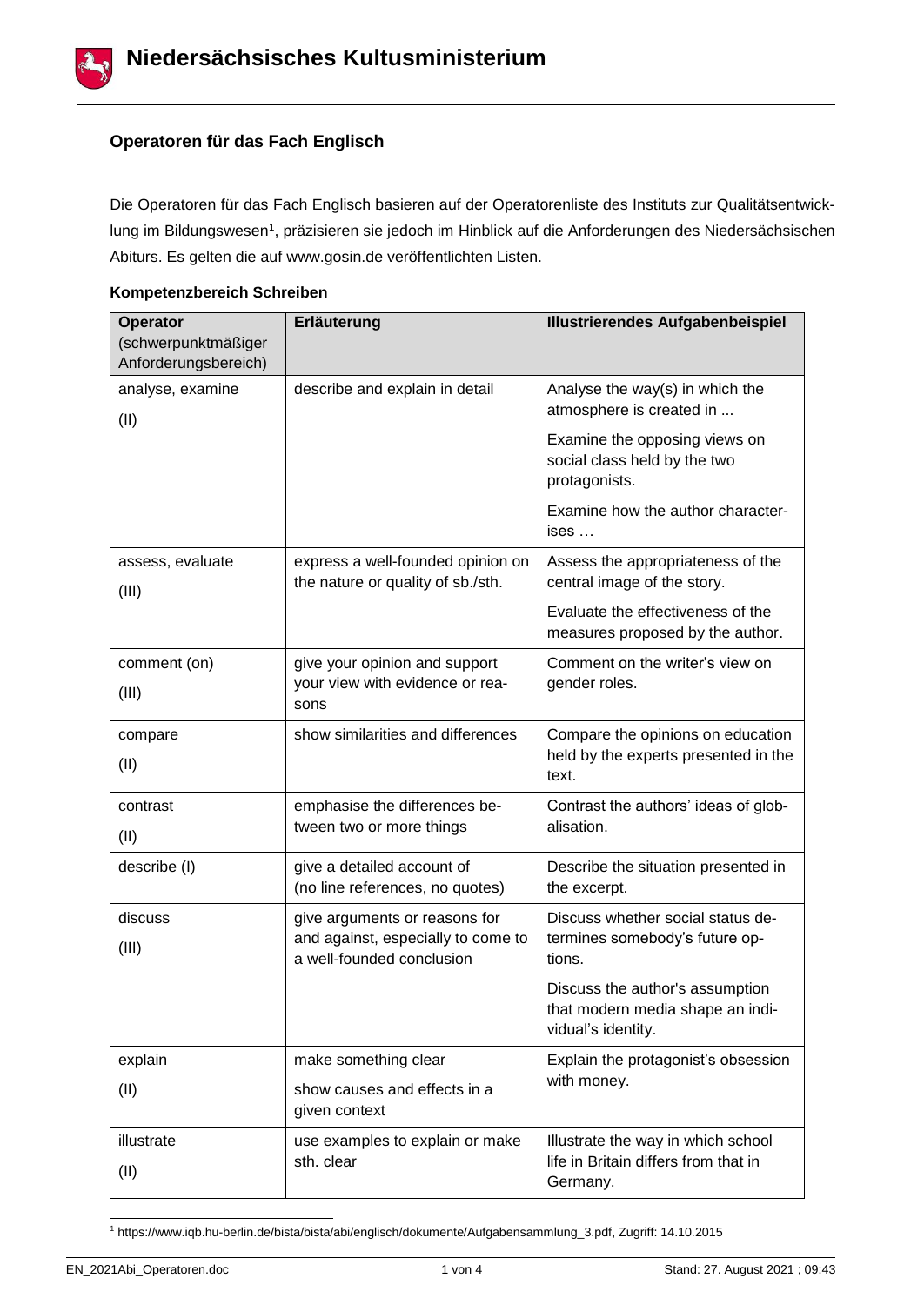

| <b>Operator</b><br>(schwerpunktmäßiger<br>Anforderungsbereich) | Erläuterung                                                                                                           | <b>Illustrierendes Aufgabenbeispiel</b>                                                                                                                                                                                                                                      |
|----------------------------------------------------------------|-----------------------------------------------------------------------------------------------------------------------|------------------------------------------------------------------------------------------------------------------------------------------------------------------------------------------------------------------------------------------------------------------------------|
| justify<br>(III)                                               | present reasons for decisions,<br>positions or conclusions                                                            | Justify whether the excerpt should<br>be included in the text collection.                                                                                                                                                                                                    |
| outline<br>(1)                                                 | give the main features, structure<br>or general principles of sth. (no<br>line references, no quotes)                 | Outline the writer's views on love<br>and marriage.                                                                                                                                                                                                                          |
| state<br>(1)                                                   | present the main aspects of sth.<br>briefly and clearly (no line<br>references, no quotes)                            | State the main developments in the<br>family presented in the text.                                                                                                                                                                                                          |
| summarise, sum up<br>(1)                                       | give a concise account of the<br>main points or ideas of a text,<br>issue or topic (no line references,<br>no quotes) | Summarise the text.<br>Sum up the information given about<br>green energy.                                                                                                                                                                                                   |
| write $(+$ text type)<br>(III)                                 | produce a text with specific<br>features                                                                              | Write the ending of the story.<br>Write an interior monologue which<br>reflects the character's view of the<br>situation and his/her feelings.<br>Write your letter to the editor in<br>which you discuss Packer's state-<br>ment that "the American dream<br>quietly dies". |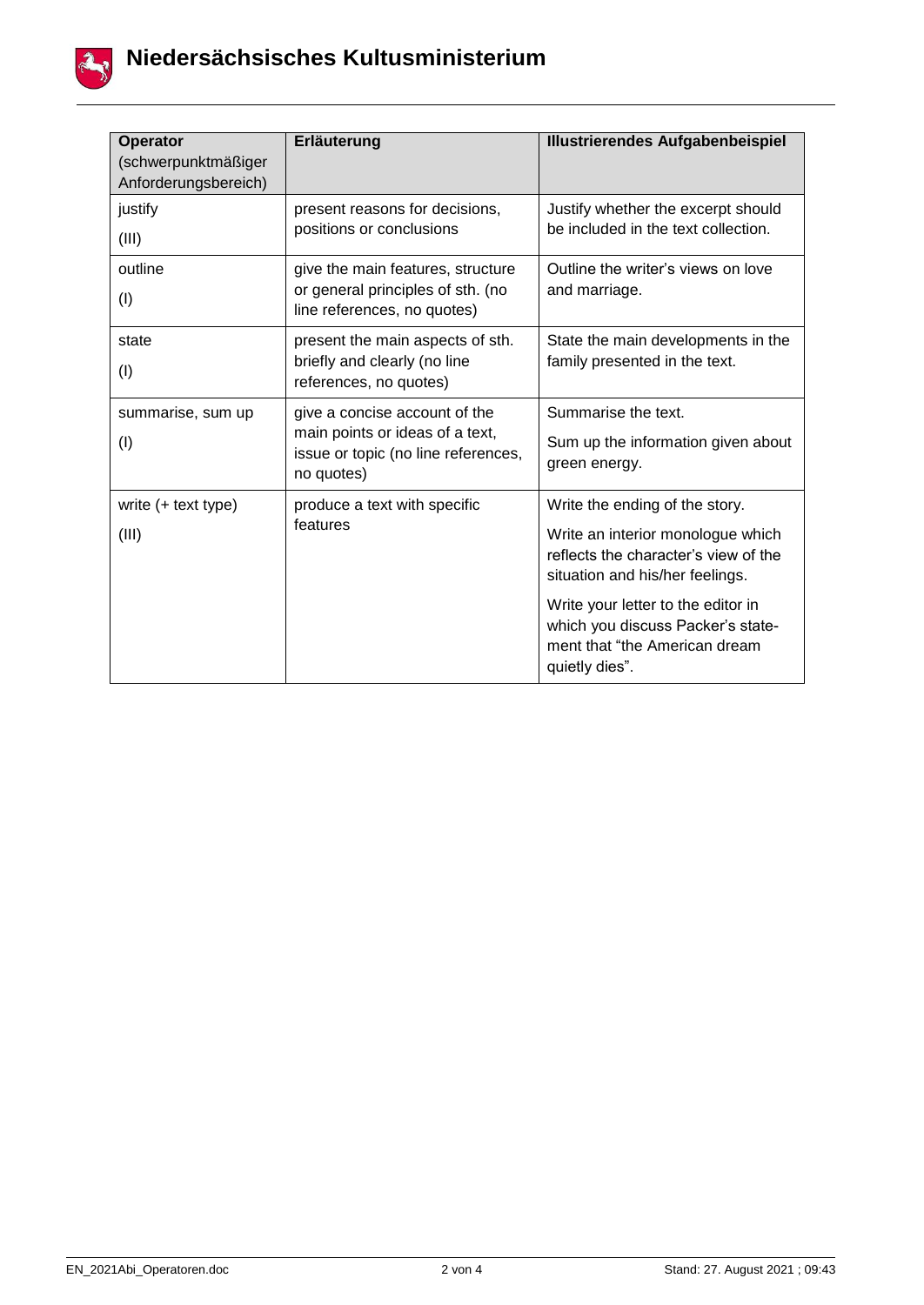

#### **Kompetenzbereich Sprachmittlung**

Es ist erforderlich, die hier dargestellten Operatoren in einen situativen Rahmen, der die zu erstellende Textsorte, einen Adressaten und eine authentische Handlungssituation angibt, einzubetten.

| Operator<br>(schwerpunktmäßiger<br>Anforderungsbereich) | Erläuterung                                                                                                               | <b>Illustrierendes Aufgabenbeispiel</b>                                                                                                                                                                             |
|---------------------------------------------------------|---------------------------------------------------------------------------------------------------------------------------|---------------------------------------------------------------------------------------------------------------------------------------------------------------------------------------------------------------------|
| explain                                                 | make something clear (taking into<br>account culture-related differences<br>if necessary)                                 | Explain the principle of waste separa-<br>tion in Germany.                                                                                                                                                          |
| outline, present,<br>summarise, sum up                  | give a concise account of the main<br>points or ideas of a text (clarifying<br>culture-related aspects if neces-<br>sary) | For an international school project in<br>the EU, present the relevant infor-<br>mation on the image of migrants in<br>German media in a formal email.                                                              |
| write $(+$ text type)                                   | produce a text with specific<br>features                                                                                  | Using the information in the input<br>article write an article in English for<br>your project website in which you in-<br>form your Polish partners how to get a<br>sports scholarship at a German uni-<br>versity. |

#### **Kompetenzbereich Sprechen**

| <b>Operator</b>                          | <b>Illustrierendes Aufgabenbeispiel</b>                                  |                                                                                                                                                                                             |
|------------------------------------------|--------------------------------------------------------------------------|---------------------------------------------------------------------------------------------------------------------------------------------------------------------------------------------|
| Zusammenhängendes monologisches Sprechen |                                                                          |                                                                                                                                                                                             |
| comment (on)                             | give one's opinion and support<br>one's view with evidence or<br>reasons | As a member of your school's student<br>council you are expected to organise a<br>panel discussion on the refugee crisis.<br>Explain what the statement at hand<br>means and comment on it. |
|                                          |                                                                          | Talk about your picture(s) and its (their)<br>message. Comment on whether such a<br>picture is an effective means to make<br>people aware of certain problems.                              |
| compare                                  | show similarities and differences                                        | Compare the  pictures and talk about<br>the lives of the people you can see.                                                                                                                |
| explain                                  | make something clear                                                     | Explain the message of the car-<br>toon/quote/statement/ and the means<br>used to convey it.                                                                                                |
| give reasons/justify                     | present reasons for decisions,<br>positions or conclusions               | Talk about your pictures/photos/ images<br>and their message. Which picture<br>would you choose to make people<br>aware of certain problems? Give rea-<br>sons for/Justify your choice.     |